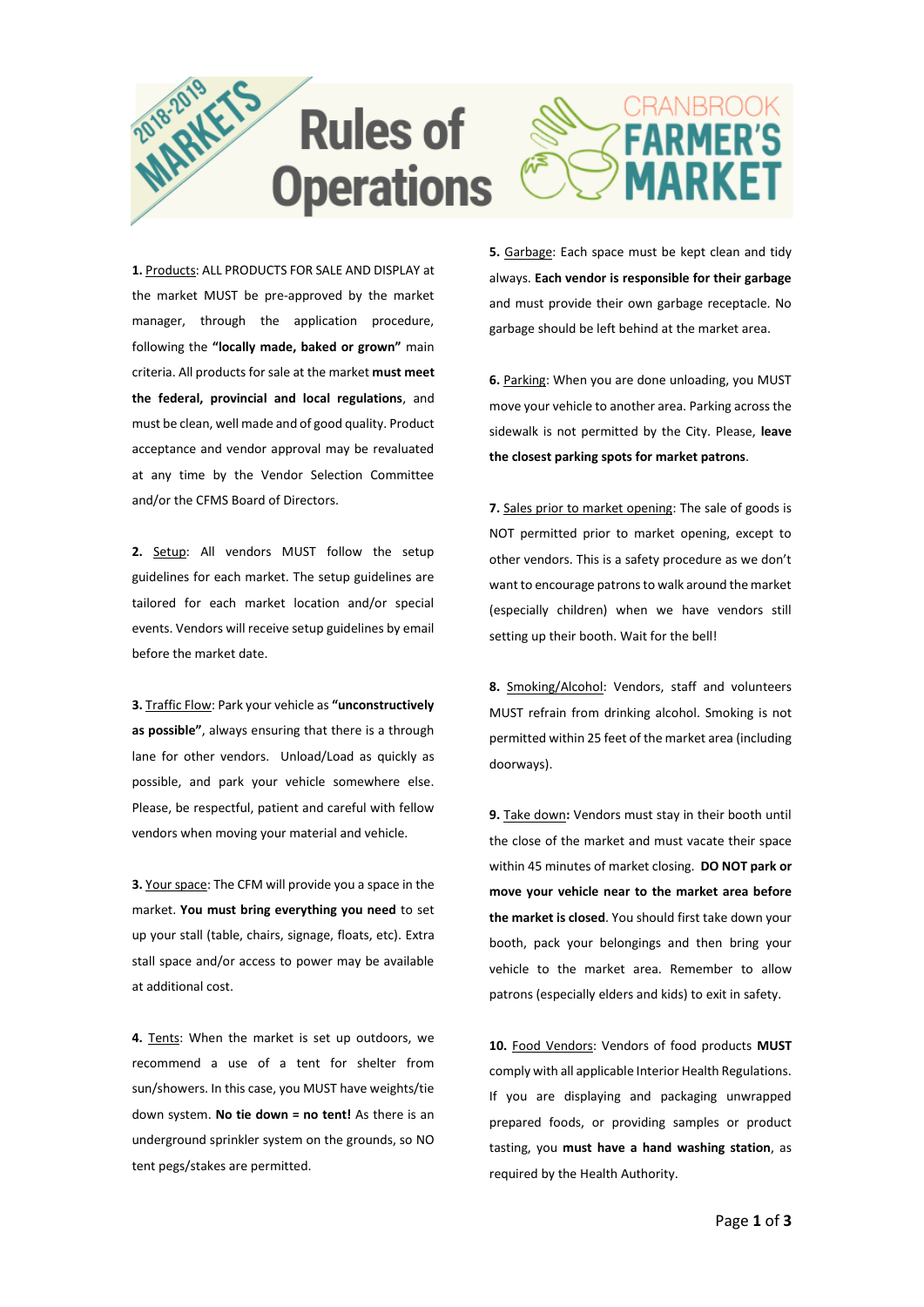**11.** Burner or Open Flame: **Burner or open flame are NOT allowed at indoor markets**. If the market is setup outdoor, any vendor who operates a burner or open flame MUST have **Fire Extinguisher on site** with a minimum rating of 2A 10BC. This is a vital safety issue and no warnings will be given, the stall will be shut down until the extinguisher is present and no refund will be given.

**12.** Liquor License: Liquor vendors must send by email to the market manager their BC Liquor License 7 days prior to the first market with the correct market address and hours of operation. The vendor must display its BC Liquor License at their booth during the market.

**13.** Pets: Vendors are strongly discouraged from bringing pets to the market. Any pets on site must be under control of the owners always at the market and must not compromise either the safety or comfort of patrons at the market, nor the ability of vendors to market their wares (e.g. food safety, etc.).

**14.** Noise/Behaviour: Excessive noise (ie. Singing, screaming, generators, music from stereos) is NOT permitted. Aggressive hawking of products is also not permitted. Foul language and hostile behavior will not be tolerated in the market. Vendors provoking public altercations or disruptions may be subjected to permanent suspension from the market.

**15.** Complaints: Complaints about other vendors, their products, pricing issues or the overall operation of the market are to be given in writing to the market manager or by email to the Board of Directors: [board@cranbrookfarmersmarket.com](mailto:board@cranbrookfarmersmarket.com)

Public airing of these concerns at the market is not permitted. Vendors experiencing any difficulty with customers, health officials or market volunteers must refer the matter promptly to the market manager.

Confirmation: You will receive by email the "Confirmed Vendor List" seven days before the market day. Please, make sure to check the list to avoid cancellation penalties and contact the market manager in case of any disparities, questions or concerns.

Waiting List: Be aware that some vendors might be in the waiting list for certain dates. Vendors will be informed by email seven days prior to the market date. If there is a cancellation or a change enabling your business participation, the market manager will contact you by email or phone.

## **Penalties:**

The market manager or designate has on-site authority to enforce all rules of operation and apply penalties when necessary. Not following the Rules of Operations can lead to:

- a) 1<sup>st</sup> Red Flag: Only a written warning (by email or on-site);
- b) 2<sup>nd</sup> Red Flag: \$10 fee and/or reduced priority for stall allocation on future markets.
- c)  $3<sup>rd</sup>$  Red Flag: \$20 fee and/or moved to a lowest priority for stall allocation on future markets.
- d) 4<sup>th</sup> Red Flag: \$30 fee and/or moved to the lowest priority for stall allocation on future markets.
- e) 5<sup>th</sup> Red Flag: Definitive refused permit to attend future markets.

Reimbursement: Your pre-paid fees can be used as a full credit for future markets (outdoor or indoor markets) or reimbursed with a \$10.00 administration fee per reimbursement request. The annual registration fee (\$15) is not refundable.